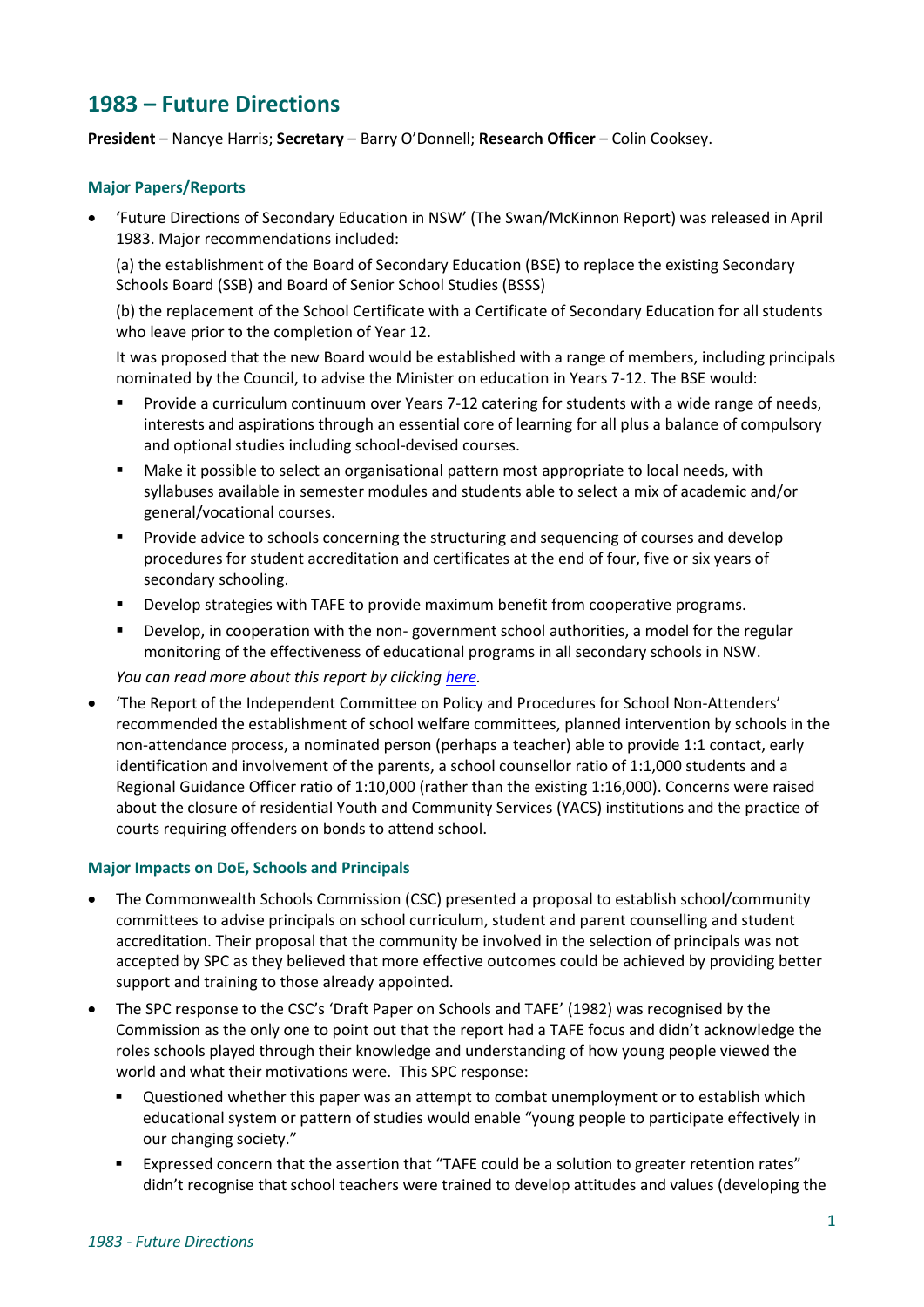whole child) whilst TAFE teachers had skills in specific vocational areas but were not trained to work with young people.

- Acknowledged that allowing schools greater flexibility in course design, reducing the Board of Senior School Studies' restrictions on the senior curriculum and upgrading school facilities would allow schools to better cater for young people and their future needs.
- A paper on Computer Education initiatives gave a rationale for a national program to ensure computers could be used to meet the educational needs of students, with funds allocated across sectors to provide equitable distribution and to meet minimal standards.

## **Council Matters**

- Recognising Council's increased role in working with DoE on evaluating policy and practices without additional resourcing, the SPC's Research Officer was asked to identify major policy initiative areas, draw together issues of concern to principals, liaise with Regional Councils, recommend priorities and procedures to the Executive and Management Committee and establish structures to enable the Council to be more responsive to key issues.
- Regional Councils were asked to identify committees or informal groups of principals prepared to assist in evaluating proposals and formulating policy. They were to inform the Research Officer of initiatives and items discussed by their Council and this led to various regions presenting papers and leading discussion at the November Plenary Meeting on school finance committees, choice and diversity, disturbances in schools, executive staffing, sports policy and school vandalism.
- SPC Management Committee meetings were restructured to have Regional representative reports at the beginning of the meeting (rather than at the end when time might run out), a focus on one or two major issues and a requirement for well-researched and professionally-presented papers to reduce the time taken up with routine matters.
- A Council staffing survey at the start of 1983 received 40 responses. Thirteen schools were affected by late executive appointments, 30% had major differences in Year 7 numbers, school establishments varied from -30 to +60 and the survey indicated that there could potentially be 101 unfilled positions in the first month across 26 of these schools.
- A Western Region response to the EEO proposals for changes to the transfer and promotion system agreed on the need to remove discrimination against women. However, the effect on the quality of education had not been discussed and this, it was felt, could severely disadvantage children in less favourable areas of the State as the statistics in the report were suspect and gave an unrealistic definition of female mobility. Plans for limiting tenure and limits on promotion lists were accepted together with further research on the benefits of establishing separate lists for men and women.
- Met West Region proposed that Year 7 classes should generate 1.5 staff rather than 1.4 to allow for reduction in class sizes in the practical subjects (schools currently had to take periods from other years to achieve this). Similarly, North West Region proposed that the small school concession be 0.5 for less than 500 students.
- Concern existed over regional differences in defining 'General Activity' and 'Special Needs' students and the allocation of significantly different staffing resources.
- The Council advocated that Computer Awareness in Years 7-9 should be part of the total school curriculum rather than a separate course as recommended by the Computer Support Group. Council sought greater assistance from DoE in this process and in the administrative use of computers.

#### **Relationships with the Department**

• The 1983 Annual Conference, 'Assessing the Education Needs for the 80s' held at Hawkesbury Agricultural College, involved group workshops on equal employment opportunity, the industrial role of the principal, community participation in the selection of principals, professional development of executive staff, the disturbed child, use of computers in administration, and freedom versus accountability. These workshops were led by DoE officers (selected by the DDG in consultation with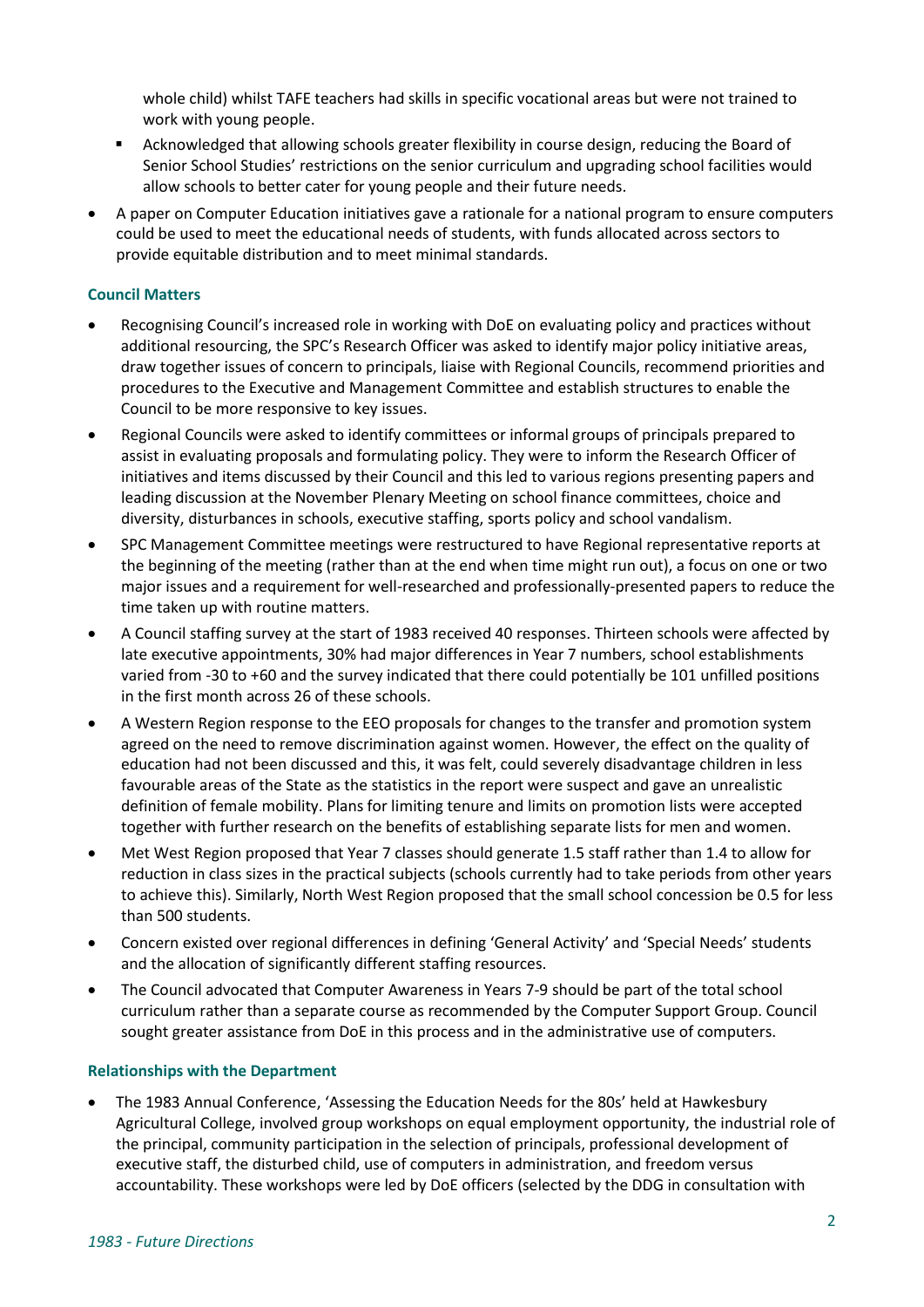Council as being key developers of policy, rather than just the most senior person in that area). The Director-General of Education (DG) Doug Swan led the discussion on 'Future Directions of Secondary Education in NSW'.

- The Council's response to the 'Future Directions' paper (prepared by Met North Region SPC) recognised a general acceptance of the need to change and the general thrust of the paper. It was agreed that adequate time must be allowed for planning and publicity to provide a firm basis for community understanding and acceptance. Other points were:
	- Agreement that there should be 'an essential core of learning for all students', broadly based on the 'learning areas' in the Base Paper.
	- The semester organisation as proposed in the McGowan Report was not a prescribed obligatory organisation of courses in semester units but required assessment in such areas. The courses would need to be linked in a sequential/lateral pattern to satisfy study in compulsory/optional areas.
	- The organisational patterns of curriculum suggestions were: 1+3+2 (Yr7, Yrs 8-10, Yrs 11-12) or 2+2+2 (Yrs 7-8, Yrs 9-10, Yrs 11-12) but should not include 3+3 (Yrs 7-9, Yrs 10-12) as Years 11-12 should retain the essential core of learning offered under the A, B and C course proposals of the HSC Restructuring Paper. Any accreditation should have state-wide comparability and schools would require the provision of adequate computer facilities.
	- The monitoring of all schools was considered essential but there was a division on the form it might take.
	- A greater need would exist in the proposed restructuring for teachers with experience and expertise in curriculum development, counselling, student welfare and timetabling.
	- It was strongly recommended that the concept of the 'four term year' and the establishment of senior high schools/colleges be investigated.
- Council proposed that to gain political and community support for such changes each proposal should include a rationale, the impact on school curriculum and any resource implications.
- With the proposal to set up the Participation and Equity Program (PEP), Council expressed concern that the allocation of DoE staff numbers was disproportionate to those staff allocated to schools. The Transition Education Program was indicative of this concern, where there were 18 staff in Head Office, 32 in Regional Offices and yet there were only 101 positions in schools.
- Council's position on developing policies for the establishment and abolition of subject master/mistress positions was that:
	- Any proposals are given to principals and inspectors for comment before inclusion.
	- Entitlements are related to pupil numbers, teaching periods and number of teachers.
	- Variations in period lengths and curriculum structures in Years 7-10 (involving a 1+3 or 2+2 pattern) be considered and compensated for.
	- Allowance is made for small entry subjects and 3/4 Unit courses in Years 11-12.
- In the first two months of 1983, when schools were managing staffing, general administration and the start of the new school year, they received and were expected to respond to the following documents: Aboriginal Studies, Driver Education, Transition Education, Multicultural Education, Energy Conservation and Personal Development.
- In recognition of the large volume of documents received by schools from DoE Directorates, Regional Offices and Study Boards, the DDG agreed that in future documents would be sent to a nominated Senior Officer to monitor distribution timelines and provide quality control.
- Concerns were expressed about the increasing costs of projector globes, batteries, repairs to duplicators and offset printers and the need for an increase in the maintenance grant.

#### **The Teachers Federation**

• Ned Lynch, Bulli High School (South Coast Region) presented a proposal to Council to solve the extras issue. If adopted this would help resolve the impact of extras on the quality of education in